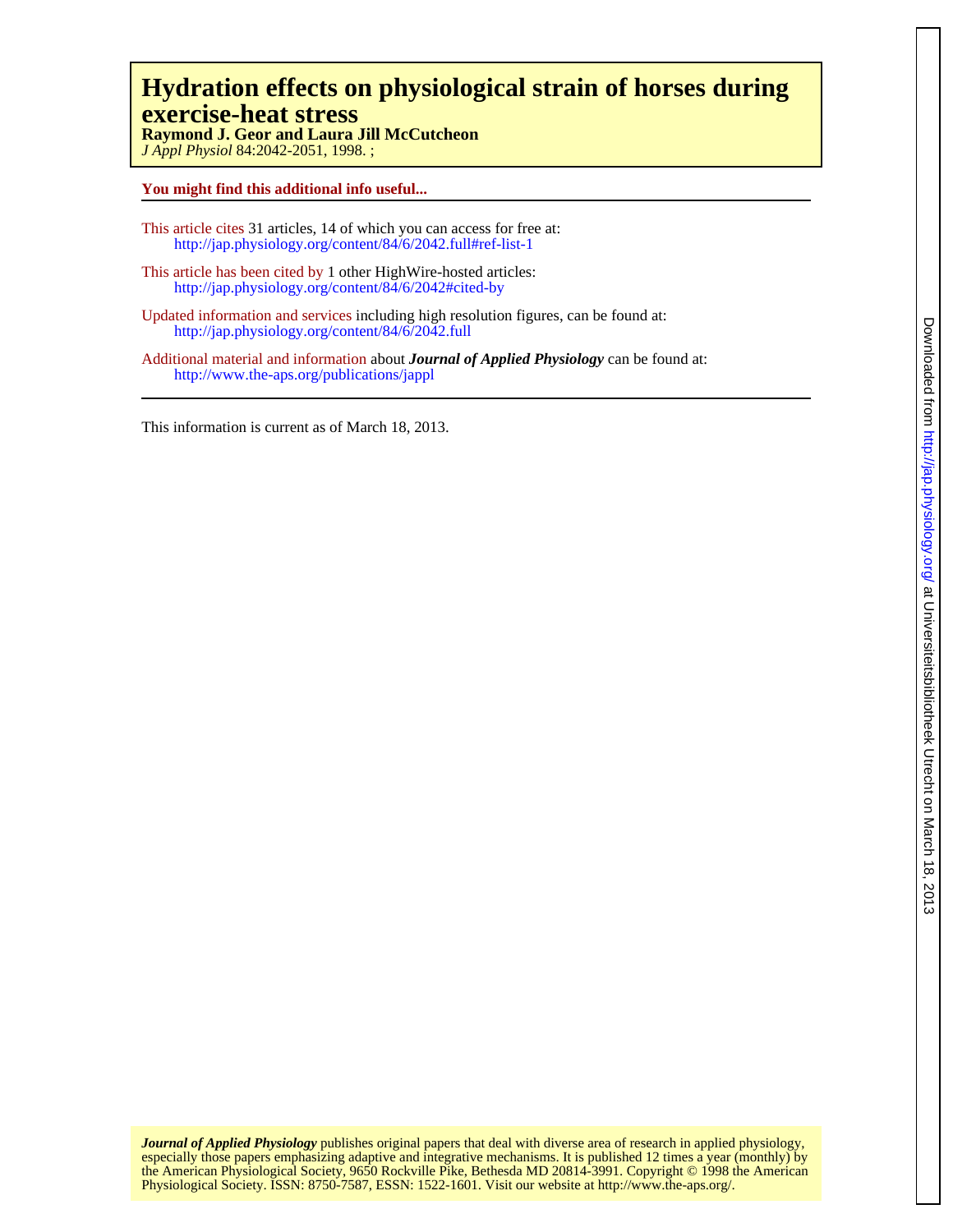# Hydration effects on physiological strain of horses during exercise-heat stress

RAYMOND J. GEOR<sup>1</sup> AND LAURA JILL MCCUTCHEON<sup>2</sup>

*Departments of* <sup>1</sup>*Clinical Studies and* <sup>2</sup>*Pathobiology, Ontario Veterinary College, University of Guelph, Guelph, Ontario, Canada N1G 2W1*

**Geor, Raymond J., and Laura Jill McCutcheon.** Hydration effects on physiological strain of horses during exerciseheat stress. *J. Appl. Physiol.* 84(6): 2042-2051, 1998.-This study examined the effects of hyperhydration, exerciseinduced dehydration, and oral fluid replacement on physiological strain of horses during exercise-heat stress. On three occasions, six horses completed a 90-min exercise protocol (50% maximal  $O_2$  uptake, 34.5°C, 48% relative humidity) divided into two 45-min periods (*exercise I* and *exercise II*) with a 15-min recovery between exercise bouts. In random order, horses received no fluid (NF), 10 liters of water (W), or a carbohydrate-electrolyte solution (CE) 2 h before exercise and between exercise bouts. Compared with NF, preexercise hyperhydration (W and CE) did not alter heart rate, cardiac output (Q), stroke volume (SV), core body temperature, sweating rate (SR), or sweating sensitivity during *exercise I*. In contrast, after *exercise II*, exercise-induced dehydration in NF (decrease in body mass: NF,  $5.6 \pm 0.8$ %; W,  $1.1 \pm 0.4$ %; CE,  $1.0 \pm 0.2\%$  resulted in greater heat storage, with core body temperature  $\sim$ 1.0°C higher compared with W and CE. In *exercise II*, the greater thermal strain in NF was associated with significant ( $\bar{P}$  < 0.05) decreases in Q (10  $\pm$  2%), SV (9  $\pm$ 3%), SR, and sweating sensitivity. We concluded that *1*) preexercise hyperhydration provided no thermoregulatory advantage; *2*) maintenance of euhydration by oral fluid replacement ( $\sim$ 85% of sweat fluid loss) during exercise in the heat was reflected in higher Q, SV, and SR with decreased heat storage; and *3*) W or an isotonic CE solution was equally effective in reducing physiological strain associated with exercise-induced dehydration and heat stress.

dehydration; hyperhydration; oral fluid replacement; sweating; ion losses; temperature regulation; body temperature; equine

IN HUMAN ATHLETES it is well established that hypohydration, or a reduction in total body water (TBW), impairs cardiovascular function and increases heat strain during prolonged dynamic exercise (1, 8, 28, 34, 35). Moreover, the increments in thermal and cardiovascular strain are directly related to the magnitude of hypohydration (28, 35). In horses, as in humans, cutaneous evaporative heat loss (sweating) is the primary mechanism for temperature regulation during exercise (18). Rates of sweat fluid loss in horses can exceed 10–12 l/h (25), and, even in moderate ambient conditions, dehydration equivalent to  $\sim6\%$  or more of body mass can result during 2–3 h of exercise (19). However, the nature of this exercise-induced dehydration and the impact of the resultant body-water deficit on thermoregulatory function differ between equine and human athletes. The ionic composition of equine sweat during exercise is isotonic to hypertonic (19, 25), with an osmolality ranging from  $\sim$ 290 to 320 mosmol/kgH<sub>2</sub>O, whereas human sweat is hypotonic relative to extracellular fluid (ECF). Therefore, heavy sweat losses will elicit a hypertonic hypohydration in human subjects, whereas the approximately isotonic nature of equine sweat results in an isosmotic to hyposmotic hypohydration. Because plasma hyperosmolality has been demonstrated to impair thermoregulation (12, 17, 29), an isotonic fluid loss could mitigate the effect of hypohydration on thermoregulatory mechanisms. Kingston et al. (20) reported that progressive dehydration ( $\sim$ 6% loss of body mass) did not alter sweating rate (SR) or heat storage in horses during  $>3$  h of low-intensity exercise [40% maximal  $O_2$  uptake (V $O_{2\text{max}}$ )] in moderate ambient conditions. Conversely, Naylor and co-workers (30) demonstrated that isotonic and hypertonic hypohydration (3.2–3.9% decrease in body mass) induced before exercise resulted in increased heat storage during 40 min of exercise at 40%  $Vo_{2max}$  in similar conditions. This impairment to thermoregulation was attributed to decrements in heat transfer from core to periphery rather than decreases in SR or sensitivity of the sweating response (30). Taken together, these findings suggest that, at least during low-intensity exercise in moderate ambient conditions, hydration state has no effect on sweating responses and the rate of cutaneous evaporative heat loss in horses. Importantly, however, no study has evaluated the effects of hydration state on thermoregulation in horses during exercise-heat stress, when the greater thermal strain increases reliance on sweating for heat dissipation.

Given the detrimental effects of hypohydration on thermoregulation, appropriate strategies for fluid replacement are required to minimize thermal strain and optimize exercise performance. In human subjects, fluid-replacement strategies that limit increases in plasma hyperosmolality will mitigate any impairment to thermoregulation associated with hypohydration (8, 14, 35). Several investigators have reported that pure water or hypotonic solutions are similarly effective for attenuation of thermal and circulatory strain during exercise-heat stress (2–4). In horses, however, secretion of electrolyte-rich sweat (Na<sup>+</sup> concentration  $\sim$ 120– 140 mM; Cl<sup>-</sup> concentration  $\sim$ 135–155 mM) results in marked contraction of the ECF space but minimal change in extracellular osmolality (19, 25). In this circumstance, ingestion of water could dilute the ECF space and limit mobilization of water from the intracellular fluid (ICF) space to the ECF compartment. Conversely, ingestion of sodium-containing fluid may assist in the maintenance of ECF and blood volumes by creating an osmotic gradient between the ECF and ICF spaces (31). No study has evaluated the effects of water vs. an isotonic electrolyte solution on thermal and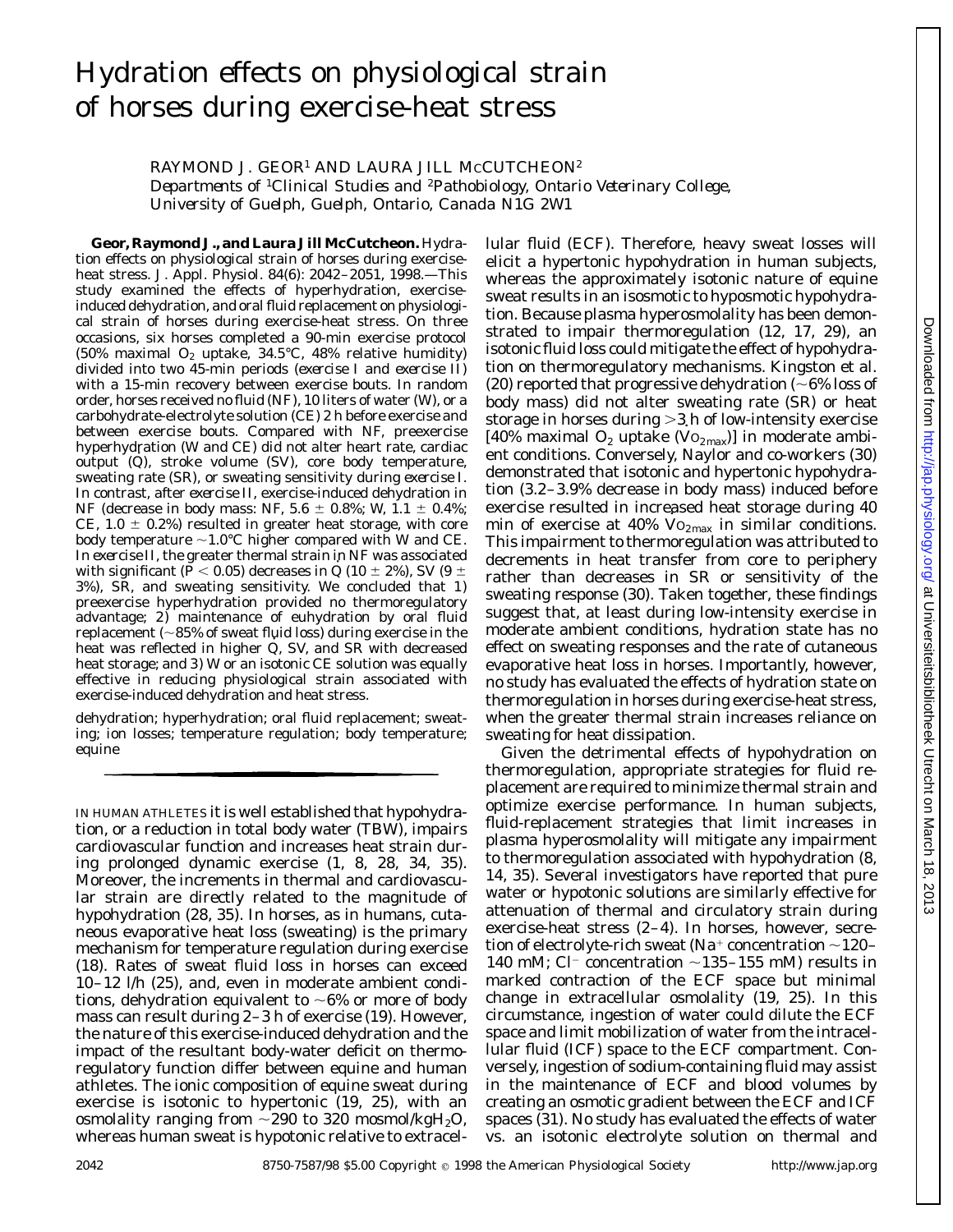circulatory regulation in horses during exercise-heat stress.

Preexercise hyperhydration (increased TBW) has been advocated for reduction of thermal strain during exercise-heat stress. However, there are conflicting results regarding the thermoregulatory effects of hyperhydration during exercise in human subjects. Some investigators have reported that hyperhydration can reduce thermal strain (16, 23), whereas other studies have indicated no thermoregulatory advantage over the maintenance of euhydration during exercise (3, 22). Given the difficulty in ensuring adequate voluntary fluid intake by horses, preexercise hyperhydration is a practical strategy for optimization of fluid balance during prolonged exercise. Sosa León et al. (37) reported no differences between hyperhydrated and control horses for cardiac output, heart rate, or rise in core body temperature  $(T_{core})$  during 90 min of exercise despite maintenance of a higher plasma volume in the fluid-treated group. Importantly, however, these trials were conducted in moderate ambient conditions (19– 20°C); in hotter conditions, when rates of sweat fluid loss and rise in  $T_{\text{core}}$  are greater, it is possible that hyperhydration will assist cardiovascular and thermoregulatory responses during exercise.

The primary purpose of this study was to examine the effects of hydration state on physiological strain of horses during exercise-heat stress. Specifically, we determined the effects of hyperhydration, and of hypohydration with or without oral fluid replacement, on thermal and circulatory responses during 90-min of moderate-intensity exercise in hot ambient conditions. We hypothesized that *1*) preexercise hyperhydration would enhance thermoregulatory responses (lower  $T_{core}$ , improve sweating) compared with euhydrated subjects and *2*) maintenance of euhydration by oral fluid replacement would reduce physiological strain during exerciseheat stress. We further hypothesized that addition of electrolytes to oral rehydration solutions would improve the effectiveness of oral fluid replacement. Therefore, a further objective of the study was to compare the efficacy of water vs. an isotonic electrolyte solution for attenuation of thermal and circulatory strain during exercise.

#### **MATERIALS AND METHODS**

The care and use of animals followed the ''Guide to the Care and Use of Experimental Animals'' (Canadian Council on Animal Care, Ottawa, ON). All animal experiments were conducted after approval by the Animal Care Committee of the University of Guelph and performed in compliance with their recommendations.

*Experimental animals.* Six Thoroughbred horses (4 geldings and 2 mares), ranging in age from 3 to 6 yr, and weighing 420–475 kg  $[455 \pm 10.0$  (SE) kg], were used. Each horse's right carotid artery was surgically relocated to a subcutaneous position at least 6 mo before the study. All horses were housed indoors during the experimental period and fed a diet of timothy grass-alfalfa hay and mixed grain supplemented with 100 g NaCl and 50 g KCl daily. The diet was designed to meet the National Research Council guidelines for the nutritional requirements of horses performing regular exercise

and training. All horses were conditioned and undertaking regular treadmill exercise but were not heat acclimated. The  $\rm{Vo_{2max}}$  of each horse was determined twice  $7-10$  days before the start of the experiments by use of an incremental step test and an open-circuit calorimeter (13). The mean  $Vo_{2max}$  was  $140 \pm 8$  ml·kg<sup>-1</sup>·min<sup>-1</sup>. From linear regression analysis, the running speed that elicited 50%  $Vo_{2max}$  was calculated for each horse.

*Experimental protocols.* The study was designed as a crossover, with each horse completing standardized exercise tests after each of the following treatments: *1*) no fluid (NF): no oral fluid during the experimental period; *2*) water (W): 20 liters of water, administered via nasogastric tube in 10-liter doses, with the first dose given 2 h before exercise and the second dose given after 45 min of exercise; and *3*) carbohydrate-electrolyte solution (CE): 20 liters of CE solution administered using the same protocol as for the W treatment. The CE was isotonic (305 mosmol/kg $H_2O$ ) and contained 105 mM Na<sup>+</sup>, 15 mM K<sup>+</sup>, 132 mM Cl<sup>-</sup>, and 5% carbohydrate (as sucrose). This volume of fluid was chosen on the basis of previous studies in our laboratory in which the rate of sweat fluid loss in trained Thoroughbred horses was measured under similar exercise and environmental conditions (25). The temperature of the orally administered W or CE was 25°C. The order of treatments was randomized (but balanced), with a minimum of 7 days between experiments for each horse.

Food and water were withheld for 3 h before administration of the first fluid treatment and until after completion of the experimental protocol. Catheters for collection of mixed venous and arterial blood samples were placed in the pulmonary (via the left jugular vein; PE-240, Becton Dickinson, Parsippany, NJ) and carotid (Intracath 21 gauge, 3 in.; Deseret, Sandy, UT) arteries, respectively, after aseptic preparation and local anesthesia of the overlying skin. The position of the catheter in the pulmonary artery was verified by observation of characteristic pressure traces with an oscilloscope monitor (Tecktronics 401; Spacelabs Medical Products, Mississauga, ON) and a pressure transducer (DTX model T36AD-R; Viggo-Spectromed, Oxnard, CA). After measurement of body mass  $(\pm 0.5 \text{ kg}; \text{KSL Scales}, \text{Kitchener}, \text{ON}),$ collection of baseline blood samples, and administration of the first dose of fluid, horses were kept in a holding area (room temperature 20°C) until 15 min before exercise. At that time, horses were moved to a temperature-controlled exercise laboratory and positioned on a high-speed treadmill (Sato, Sweden). A thermohygrometer (model 3309-60, Cole-Palmer Instruments, Chicago, IL) was used to monitor ambient conditions during all trials. Ambient conditions were similar for all trials; mean values for room temperature and relative humidity during the experiments were  $34.5 \pm 0.3$ °C (SE) and  $48 \pm 5\%$ , respectively.

With the treadmill set at a 5% slope, horses exercised at a speed equivalent to 50% of their predetermined  $\mathrm{Vo}_{2\text{max}}$  (range 4.4–4.6 m/s) for two 45-min periods (*exercise I* and *exercise II*) with a 15-min rest between phases, during which the second dose of oral fluid was administered. A fan mounted above and 0.5 m in front of the treadmill was used to maintain an air velocity of 3.5–4 m/s over the anterior and dorsal aspects of the horse. Air velocity was measured with an anemometer (Davis Instruments, Hayward, CA) positioned at three sites: lateral midcervical region, lateral and dorsal thorax, and dorsal to the gluteal region of the hindquarters.

During each phase of exercise, heart rate (HR), pulmonary artery temperature  $(T_{pa})$ , rectal temperature  $(T_{re})$ , SR, hematocrit, and plasma osmolality and total solids concentration (TS) were measured at 5-min intervals. Middle gluteal muscle

 $.2013$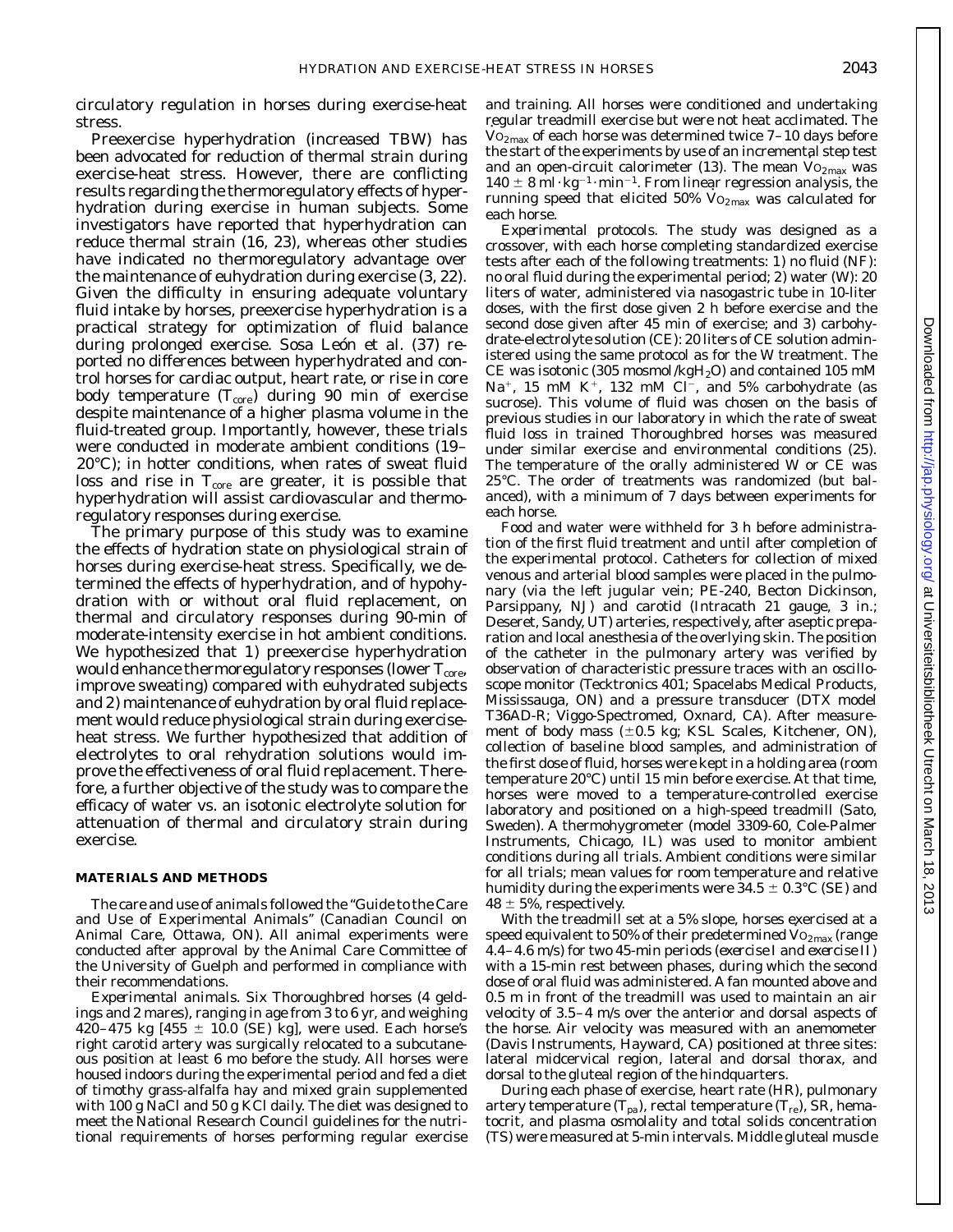temperature  $(T_{\text{mus}})$  was measured before and after each phase of exercise.  $O_2$  uptake (V $O_2$ ), C $O_2$  production (V $CO_2$ ), respiratory exchange ratio (RER), cardiac output  $(Q)$ , and stroke volume (SV) were measured at 0, 5, 15, 30, and 45 min of exercise in each phase. Body mass was measured immediately before and after completion of each exercise phase.

*Analytic methods.*  $T_{pa}$  was measured by inserting a copperconstantan thermocouple (IT-14, Physitemp Instruments, Clifton, NJ) into the pulmonary artery within an 8-Fr polyethylene catheter. For measurement of  $T_{\text{re}}$ , a thermocouple (T-180, Physitemp Instruments) was inserted 25–30 cm proximal to the anal sphincter.  $T_{\rm mus}$  was measured by inserting a needle thermocouple (MT-23, Physitemp Instruments)  $\sim$ 4 cm into the muscle through the lumen of an 18-gauge 37-mm needle. All thermocouples had response times of  $\sim$ 1°C/s and were calibrated in a heated water bath with a precision thermometer (Fisher Scientific, Mississauga, ON). All measurements of  $T_{\text{mus}}$  were performed after aseptic preparation and local analgesia of the skin.

Local SR was measured on the left lateral thorax by use of a direct sweat-collection method, as described elsewhere (20, 25). In brief, a sealed polyethylene pouch enclosing a 150-cm<sup>2</sup> area of skin was attached to an area of shaved skin with a dermal adhesive. The edges of the pouch were further sealed by dermal tape that covered the pouch-skin margin. A ventral reservoir, formed by a deep fold in the polyethylene, separated accumulating sweat from the skin surface and facilitated the removal of all collected sweat through polyethylene tubing (ID 1.67 mm, Intramedic; Becton Dickinson) incorporated into the lateral margin of the pouch. Sweat samples were collected every 5 min throughout each phase of exercise and during the 15 min rest between *exercise I* and *exercise II*. SR, expressed as milliliters per square meter per minute, was calculated on the basis of the volume of sweat collected at the end of each time interval from the measured skin area within the pouch. Therefore, the measured SR represents the average rate of sweat production over a 5-min period. Total sweat fluid loss was calculated from the change in body mass after accounting for fecal and estimated respiratory water losses (19, 20). No horse voided urine during any of the trials. Sweating sensitivity was defined as the slope of the regression line representing the individual 5-min local SR and  $T_{pa}$ values obtained during the linear phase of the exercise transient (up to 20–25 min in each bout of exercise) (29). Sweating sensitivity was expressed as milliliters per minute per square meter per degree Celsius. Percent dehydration was estimated from the difference in body mass after each phase of exercise compared with the body weight recorded 2 h before exercise.

Arterial and mixed venous blood samples for measurement of hemoglobin concentration, oxygen content, mixed-venous hematocrit, and plasma TS and osmolality were collected before the first fluid treatment, immediately before *exercise I* and *exercise II*, and at 5-min intervals during each phase of exercise. Blood samples were collected anaerobically into 7.5-ml syringes containing 100 IU of heparin lithium (Sarstedt, Nümbrecht, Germany); placed in an ice-water bath; and analyzed for hemoglobin concentration, oxygen saturation, and oxygen content within 30 min of collection (OSM 3 Hemoximeter; Radiometer, Copenhagen, Denmark). Hematocrit was determined by the microhematocrit method. Plasma was then separated from the cells by high-speed centrifugation (14,000 rpm for 5 min) and analyzed for TS by refractometry (model SPR-T2, Atago). The percent change in plasma volume (PV) was calculated by using the change in plasma TS (26). This calculation assumes there is no net movement of protein either to or from the vascular compartment during

exercise. Plasma osmolality was determined by freezingpoint depression (model 3MO Plus, Advanced Instruments, Needham, MA). All analyses were performed in duplicate.

 $\rm{Vo}_2$  and  $\rm{Vco}_2$  were measured with an open-flow respiratory gas-collection system consisting of a lightweight loose-fitting mask; flexible tubing; a flow-controlling baffle; a section of rigid tubing containing a venturi and a pressure transducer; a vacuum motor; and a multiport gas-sampling system. During exercise, flow rates of  $\sim 6,000-7,000$  l/min were used. Within 15 min of the start of exercise, the  $O<sub>2</sub>$  (Ametek model S-3A/1, Thermox Instruments Division, Pittsburgh, PA) and  $CO<sub>2</sub>$  (Ametek model CD-3A, Thermox Instruments Division) analyzers were calibrated against a certified gas mixture (Canox, Mississauga, ON). A differential pressure transducer (Validyne, Northbridge, CA) was used to monitor flow rate, and the system was calibrated before and after each experiment by use of the nitrogen-dilution technique (10). Both gas analyzers and the pressure transducer were interfaced with a laboratory computer (Apple IIe) and processed by using a scientific software package (Superscope II, GW Instruments, Somerville, MA). Standard equations were used to calculate  $Vo_2$  and  $Vco_2$ . At each measurement period, gas samples for determination of  $Vo_2$  and  $Vco_2$  were collected at 10-s intervals for 2 min; the data reported represent mean values for  $\rm{Vo}_2$  and  $\rm{Vco}_2$  during each measurement period. The RER values were calculated by dividing  $VCO<sub>2</sub>$  by  $Vo<sub>2</sub>$ . A cardiotachometer (Equistat model HR-8A, Equine Exercise Physiology and Biomechanics, Unionville, PA) was applied on the horse's chest to record HR. Q was calculated, by using the Fick principle, from measured  $Vo_2$  and the arteriovenous  $O_2$ content differences at each time point. SV was derived from the quotient of  $\dot{Q}$  and HR.

*Statistical analyses.* Data were analyzed by using two-way analysis of variance for repeated measures, with main effects of fluid treatment and time.After a significant *F*-test, Student-Newman-Keuls (to detect differences between fluid treatments) and Dunnett's (to detect differences within a treatment group) tests were used to identify pairwise differences. Regression analyses were utilized to examine effects of hydration state and plasma osmolality on sweating responses. Differences were considered significant when  $P < 0.05$ . All data are expressed as means  $\pm$  SE.

#### **RESULTS**

*Effects of preexercise fluid administration*. Significant  $(P < 0.01)$  decreases in hematocrit and plasma TS were evident 2 h after fluid administration (i.e., immediately before exercise) (Fig. 1, *A* and *B*), indicating hyperhydration in W and CE conditions before exercise compared with NF. Values for hematocrit and plasma TS in NF were unchanged at the end of the 2-h period before exercise. PV immediately before *exercise I*, as determined by changes in plasma TS, was increased by 8.7 and 12.1% for the W and CE treatments, respectively. Administration of W resulted in a significant  $(P < 0.05)$  decrease in plasma osmolality (Fig. 1*C*), whereas plasma osmolality was unchanged in NF and CE.

*Metabolic responses.* One horse in the NF treatment was unable to complete the exercise protocol because of fatigue. At the point of fatigue (30 min in *exercise II*),  $T_{pa}$  in this horse was 42.5°C. As a result, data from the end of exercise in NF represent means  $\pm$  SE for five horses. There was no effect of treatment on  $Vo_2$ ,  $VCO_2$ ,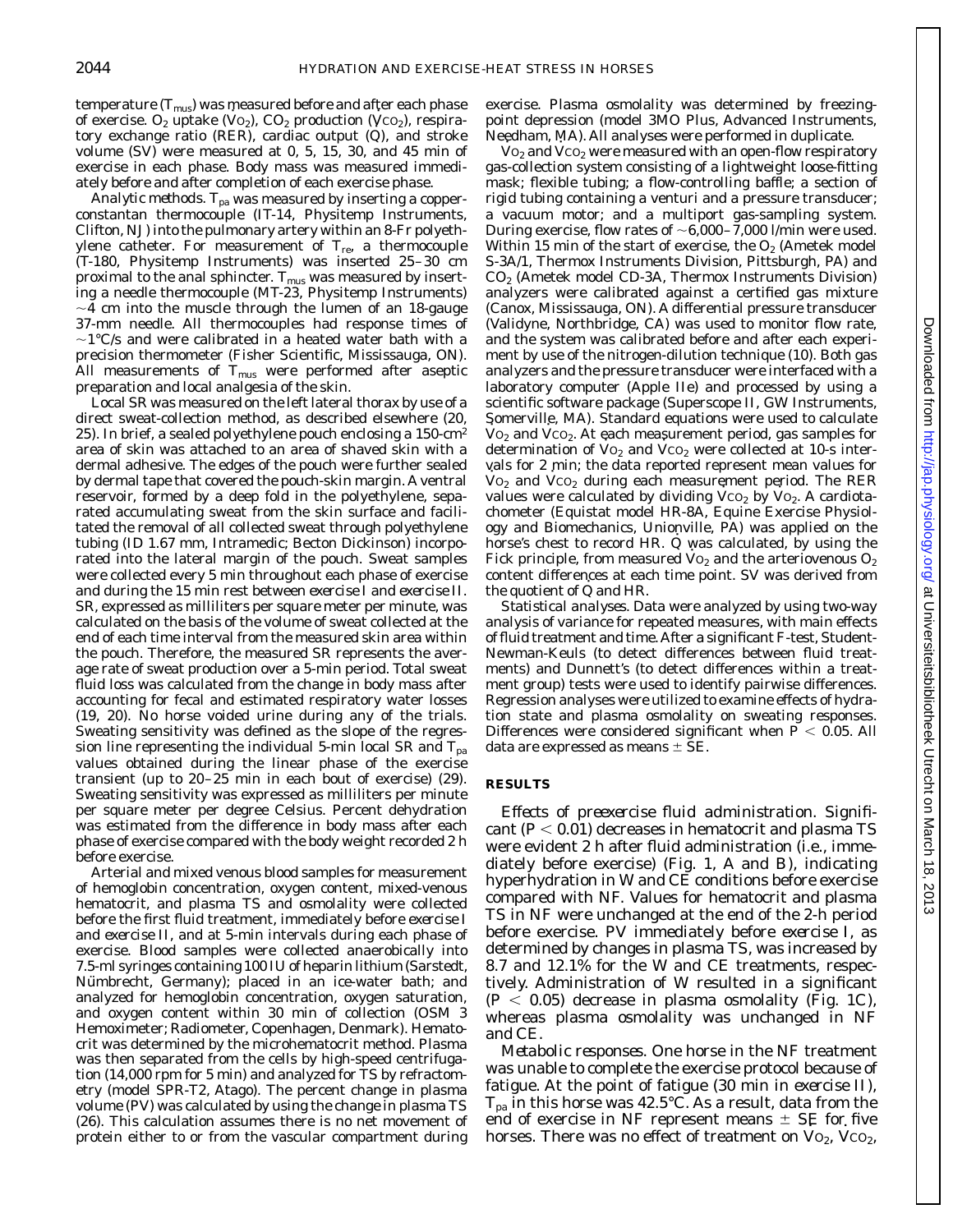

Fig. 1. Hematocrit (*A*), plasma total solids concentration (*B*), and plasma osmolality (*C*) in 6 horses before the first fluid treatment (pre 2 h) and during exercise at 50% of maximal  $O_2$  uptake ( $\overrightarrow{V}O_{2\text{max}}$ ). Horses received either no fluid (NF), water (W), or an isotonic carbohydrate (CHO)-electrolyte solution (CE). Values are means  $\pm$  SE.

and RER during exercise (Table 1). Aerobic heat production was estimated from the  $Vo_2$  data. It was assumed that each liter of  $O<sub>2</sub>$  consumed had an energy equivalent of 21 kJ and that 80% of the calorific value of  $O_2$ was released as heat (18). When normalized for body surface area [body surface area =  $1.09 + 0.008 \times$  body mass (kg)], aerobic heat production ranged from 1,629  $\pm$ 95 to 1,795  $\pm$  77 W/m<sup>2</sup>, with no significant betweentrial differences.

*Changes in body mass and blood variables in response to exercise.* Loss of body weight in the W and CE treatments, as a result of the 20 liters of fluid adminis-

tered, was significantly  $(P < 0.01)$  lower compared with NF (Table 2). In NF, body mass was decreased by 24.1  $\pm$ 2.5 kg after exercise (5.6  $\pm$  0.8% of preexercise body mass). When expressed as a percentage of preexercise TBW (0.66  $\times$  body mass; Ref. 5), this decrease represented an  $\sim$ 8% reduction in TBW. In contrast, in W and CE treatments, the net decreases in body mass and TBW were  $\sim$  1.0 and 1.5%, respectively, of pretrial body weight.

In all treatments there was a significant  $(P < 0.001)$ increase in hematocrit after 5 min of exercise (Fig. 1*A*). In NF, hematocrit progressively increased throughout *exercise I* and was significantly  $(P < 0.01)$  higher compared with W and CE between 15 and 45 min. Similarly, hematocrit was significantly  $(P < 0.01)$  higher in NF than in W and CE throughout *exercise II*. In all treatments, there was a significant  $(P < 0.01)$  increase in plasma TS after 5 min in *exercise I*. Thereafter, there was minimal change in plasma TS in the W and CE treatments. In contrast, in NF there was a progressive increase in plasma TS throughout both phases of exercise, and values were significantly  $(P < 0.05)$ higher compared with the other treatments at all time points except at 5 min of *exercise I* (Fig. 1*B*).

In the first 5 min of *exercise I*, PV decreased by  $\sim$ 5.5–6.0% in all treatments (Fig. 2). In W and CE, PV remained relatively constant at the reduced level until the end of *exercise I*. In contrast, PV in NF decreased progressively and was significantly lower compared with W and CE after 30 min of exercise. In all treatments, there was no significant restoration of PV during the 15-min period between exercise phases. In NF, PV was significantly  $(P < 0.001)$  lower than in W and CE throughout *exercise II*. At the end of exercise, PV was decreased by 8.1  $\pm$  0.7, 11.5  $\pm$  1.1, and 23.0  $\pm$ 1.2% in CE, W, and NF, respectively. The PV decrease in W was significantly ( $P < 0.05$ ) greater than in CE only at the end of *exercise II*.

Coincident with the initial decrease in PV, plasma osmolality increased by  $\sim$ 3–4 mosmol/kgH<sub>2</sub>O in all treatments during the first 5 min of exercise, with no further changes throughout the remainder of *exercise I* (Fig. 1*C*). In W and CE treatment, plasma osmolality was stable throughout *exercise II*. In contrast, in NF treatment, plasma osmolality increased progressively and was significantly  $(P < 0.05)$  higher than with the other treatments from 5 min until the end of this bout of exercise. Plasma osmolality in W was significantly  $(P< 0.01)$  lower compared with NF and CE throughout the exercise trial.

*Temperature responses.* Figure 3, *A* and *B*, shows  $T_{pa}$ and  $T_{\text{re}}$  during exercise. The rise in  $T_{\text{pa}}$  and  $T_{\text{re}}$  during *exercise I* ( $\sim$ 3.2 and 2.5°C, respectively) was not significantly different between the three trials. During the final 20 min of *exercise II*,  $T_{pa}$  and  $T_{re}$  were significantly  $(P < 0.01)$  higher in NF compared with W and CE. At the end of exercise  $\rm T_{pa}$  and  $\rm T_{re}$  were  ${\sim}1.0$  and  ${\sim}0.8^{\circ}$ C, respectively, higher in NF than in W and CE. In all treatments,  $T_{\text{mus}}$  increased by  $\sim$ 4°C during *exercise I*, with no significant difference between trials (Table 2). In contrast, the increase in T<sub>mus</sub> during *exercise II* was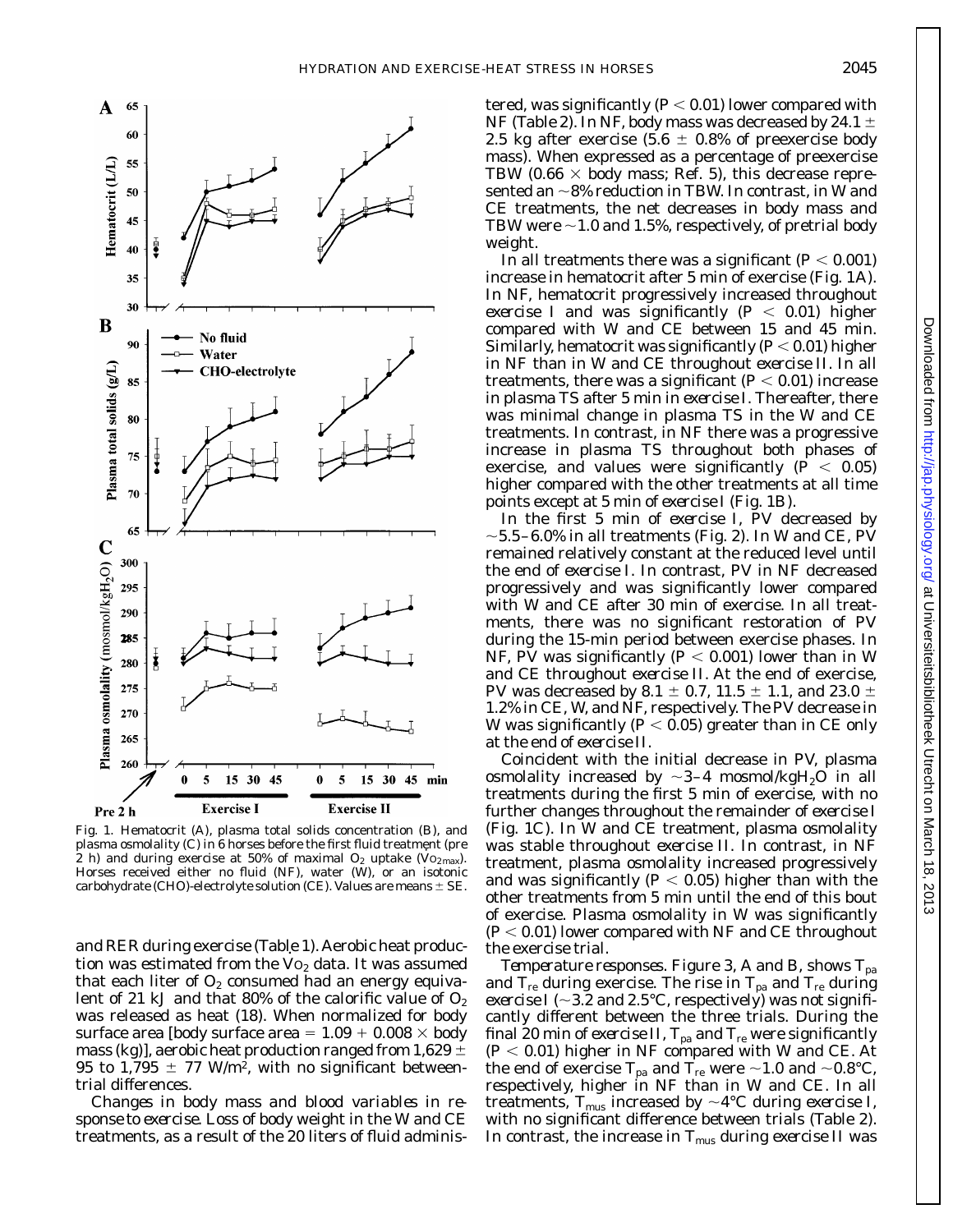|                                                        |       | <i>Exercise I</i> , min |                 |                 | <i>Exercise II</i> , min |                 |                 |                 |                 |
|--------------------------------------------------------|-------|-------------------------|-----------------|-----------------|--------------------------|-----------------|-----------------|-----------------|-----------------|
| Variable                                               | Group | 0                       | 15              | 30              | 45                       | $\bf{0}$        | 15              | 30              | 45              |
| $T_{\rm{mus}},$ °C                                     | NF    | $36.8 \pm 0.1$          | <b>ND</b>       | ND              | $41.0 \pm 0.3$           | $39.9 \pm 0.2$  | <b>ND</b>       | ND              | $42.2 \pm 0.1*$ |
|                                                        | W     | $36.9 \pm 0.1$          | ND.             | ND.             | $40.8 \pm 0.3$           | $39.8 \pm 0.1$  | ND.             | ND.             | $41.1 \pm 0.2$  |
|                                                        | CE    | $36.8 \pm 0.1$          | ND              | ND              | $40.8 \pm 0.4$           | $40.0 \pm 0.1$  | ND.             | ND.             | $41.2 \pm 0.3$  |
| $\text{Vo}_2$ , ml·kg <sup>-1</sup> ·min <sup>-1</sup> | NF    | $4.8 \pm 1.4$           | $63.2 \pm 4.2$  | $65.1 \pm 5.1$  | $67.8 \pm 4.0$           | $8.1 \pm 1.8$   | $66.8 \pm 6.1$  | $67.3 \pm 5.4$  | 68.1 $\pm$ 5.8  |
|                                                        | W     | $5.0 \pm 1.7$           | $66.4 \pm 5.0$  | 68.1 $\pm$ 4.8  | $67.3 \pm 6.1$           | $7.6 \pm 0.5$   | $67.4 \pm 4.2$  | $69.1 \pm 3.9$  | $67.2 \pm 5.5$  |
|                                                        | CE    | $4.9 \pm 1.1$           | 66.7 $\pm$ 4.6  | $67.2 \pm 4.3$  | $69.2 \pm 7.4$           | $8.0 \pm 1.5$   | $69.3 \pm 5.5$  | $67.9 \pm 4.9$  | $69.8 \pm 5.9$  |
| $\rm VCO_2$ , ml·kg <sup>-1</sup> ·min <sup>-1</sup>   | NF    | $4.1 \pm 0.8$           | $57.2 \pm 4.7$  | $54.9 \pm 4.6$  | $53.3 \pm 5.1$           | $6.9 \pm 0.8$   | $53.8 \pm 3.7$  | $53.1 \pm 5.9$  | $52.9 \pm 4.6$  |
|                                                        | W     | $4.5 \pm 1.1$           | $58.4 \pm 6.6$  | $55.1 \pm 4.8$  | $53.8 \pm 4.8$           | $6.6 \pm 1.2$   | $54.2 \pm 5.5$  | $52.5 \pm 4.9$  | $54.5 \pm 6.0$  |
|                                                        | CЕ    | $4.3 \pm 1.2$           | $56.6 \pm 5.5$  | $54.8 \pm 5.6$  | $54.1 \pm 5.7$           | $7.2 \pm 0.9$   | $54.9 \pm 6.5$  | $53.6 \pm 4.9$  | $53.3 \pm 4.9$  |
| RER                                                    | NF    | $0.85 \pm 0.04$         | $0.87 \pm 0.07$ | $0.83 \pm 0.06$ | $0.80 \pm 0.06$          | $0.85 \pm 0.05$ | $0.82 \pm 0.07$ | $0.81 \pm 0.05$ | $0.79 \pm 0.06$ |
|                                                        | W     | $0.86 \pm 0.03$         | $0.87 \pm 0.06$ | $0.81 \pm 0.04$ | $0.82 \pm 0.04$          | $0.87 \pm 0.06$ | $0.80 \pm 0.04$ | $0.81 \pm 0.05$ | $0.80 \pm 0.03$ |
|                                                        | CЕ    | $0.82 \pm 0.05$         | $0.84 \pm 0.05$ | $0.81 \pm 0.05$ | $0.80 \pm 0.05$          | $0.89 \pm 0.04$ | $0.81 \pm 0.06$ | $0.79 \pm 0.04$ | $0.78 \pm 0.05$ |

Table 1. *Middle gluteal muscle temperature and metabolic variables at rest and during exercise at 50% of V˙ O2max with no fluid, water, or an isotonic carbohydrate-electrolyte solution*

Values are means  $\pm$  SE for 6 horses. V $o_{2max}$ , maximal  $O_2$  consumption; NF, no fluid; W, water; CE, isotonic carbohydrate-electrolyte solution;  $\rm\dot{V}o_{2}$ ,  $O_{2}$  uptake;  $\rm\dot{V}co_{2}$ ,  $\rm CO_{2}$  production; RER, respiratory exchange ratio. T<sub>mus</sub>, middle gluteal muscle temperature; ND, measurements not taken. \* Significant difference from 0 min, *exercise I, P* < 0.05.

significantly  $(P < 0.01)$  greater in NF compared with W and CE. At the end of exercise,  $T_{\text{mus}}$  was  $\sim$  1°C higher in NF than in W and CE.

*Sweating responses.* SRs during exercise, as determined by the volume of sweat collected from the sealed pouch on the thorax, are presented in Fig. 4. In all treatments, SRs increased from the start of exercise and continued to increase until the end of *exercise I*; SRs were similar among the three trials. Although SRs declined during the 15-min period between exercise phases, SRs at the start of *exercise II* were  $\sim$ 16–20  $\text{m}$ l·m<sup>-2</sup>·min<sup>-1</sup>. In all treatments, SRs increased rapidly during the initial 20–25 min of *exercise II*. SR then remained relatively constant for the remainder of exercise in W and CE, with values for SR significantly ( $P$   $<$ 0.05) higher compared with the corresponding time points in *exercise I*. In contrast, after the first 15–20 min of *exercise II*, there was a decline in SR in NF such that values were significantly  $(P < 0.05)$  lower compared with W and CE during the final 20 min of *exercise II*. Consistent with this decrease in local SR, whole body sweat fluid loss during *exercise II* was significantly  $(P < 0.05)$  lower in NF (11.4  $\pm$  0.6 liters) than in W  $(13.5 \pm 1.0$  liters) and CE (13.8  $\pm$  0.7 liters). In W and CE, the volume of fluid administered before and during the exercise trial replaced  $\sim85\%$  of sweat losses (Table 2). Mean values for sweating sensitivity during exer-

Table 2. *Body weight and sweat fluid loss in response to 90 min of exercise at 50% of V˙ O2max with no fluid, water, or an isotonic carbohydrate-electrolyte solution*

|                         | NF             | W                | CE.              |
|-------------------------|----------------|------------------|------------------|
| Pre-trial weight, kg    | $454 \pm 9$    | $455 \pm 8$      | $452 \pm 8$      |
| Weight loss, kg         | $24.1 \pm 2.5$ | $5 \pm 1.0^*$    | $5.1 \pm 1.1^*$  |
| $\Delta$ Body weight, % | $5.6 \pm 0.6$  | $1.0 \pm 0.3*$   | $1.1 \pm 0.2^*$  |
| Sweat loss, liters      |                |                  |                  |
| Exercise I              | $9.6 \pm 0.7$  | $10.1 \pm 0.6$   | $9.8 \pm 0.9$    |
| Exercise II             | $11.4 \pm 0.6$ | $13.5 \pm 1.0$ † | $13.9 \pm 0.7$ † |
| Total                   | $21.9 \pm 1.1$ | $23.8 \pm 0.7$   | $23.9 \pm 1.0$   |
| Sweat loss replaced, %  |                | $85.4 \pm 2.2$   | $84.3 \pm 3.3$   |

Values are means  $\pm$  SE for 6 horses.  $\Delta$ , Change. Significant difference from NF:  $* P < 0.01$ ;  $\dagger P < 0.05$ .

cise are presented in Fig. 5. There were no betweengroup differences for sweating sensitivity during *exercise I*. However, in *exercise II*, sweating sensitivity in NF was significantly  $(P < 0.05)$  lower compared with W and CE. Figure 6 depicts the relationship between sweating sensitivity during *exercise II* and both total body mass loss ( $n = 18$  observations) and final plasma osmolality ( $n = 18$  observations). Sweating sensitivity decreased as total body mass loss  $(P < 0.001)$  and plasma osmolality  $(P < 0.005)$  increased.

*Cardiovascular responses to exercise.* In W and CE, HR, Q, and SV were stable throughout exercise (Fig. 7, *A–C*). In NF, the cardiovascular responses were similar



Fig. 2. Percent change in plasma volume in 6 horses during exercise at 50% of  $\mathrm{Vo}_{2\max}$  with NF, W, or CE. The 0 value on *y*-axis represents the value just before start of exercise (2 h after administration of first dose of fluid in W and CE treatments). Values are means  $\pm$  SE.  $^*$  *P*  $<$ 0.05 from all other treatments at the same time point;  $P < 0.05$ , W vs. CE.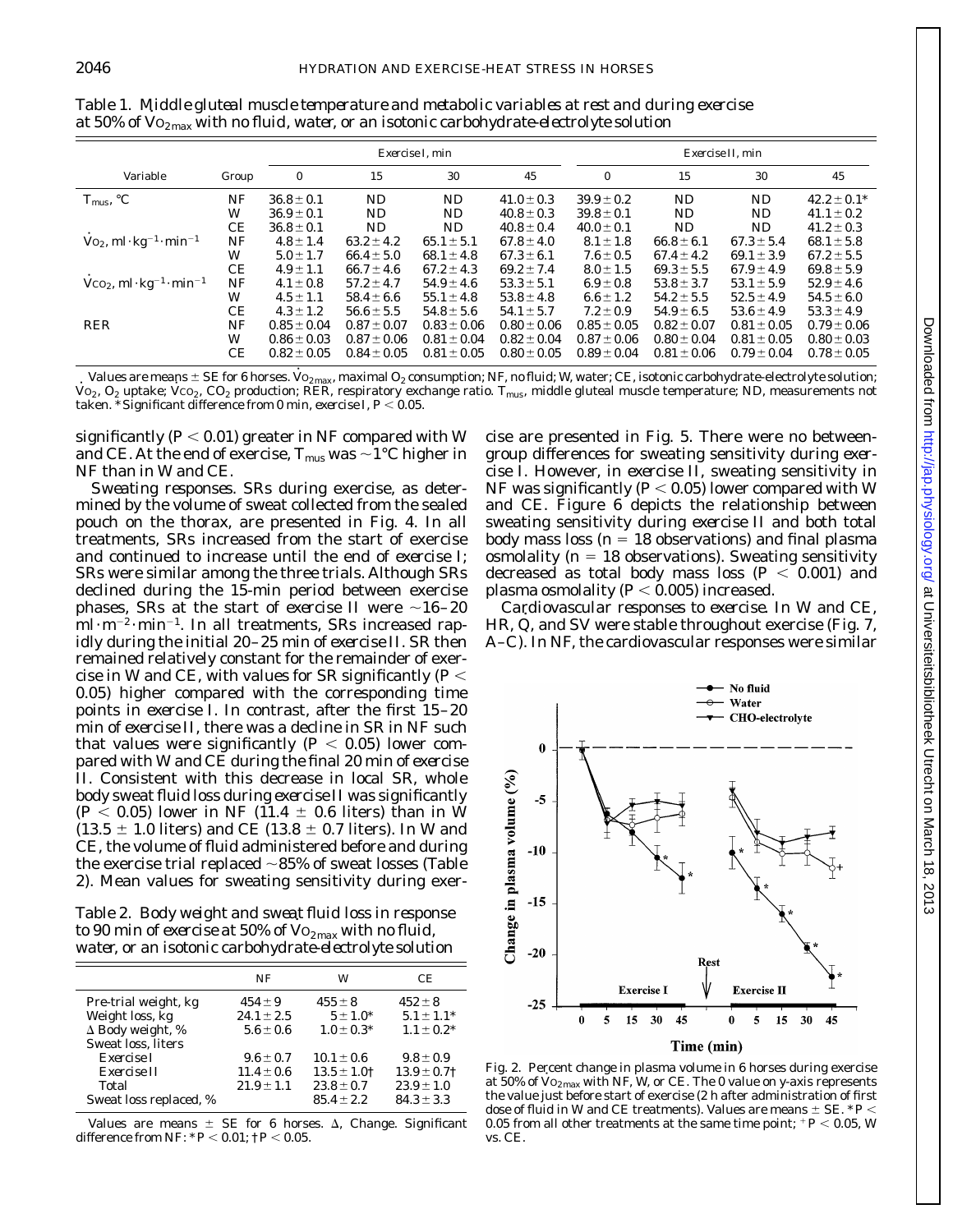

Fig. 3. Pulmonary artery blood (*A*) and rectal (*B*) temperature responses in 6 horses during 2 phases of exercise at 50%  $\rm\dot{Vo_{2max}}$  with NF, W, or CE. Values are means  $\pm$  SE.  $*P < 0.05$  from all other treatments at the same time point.

to the other treatments during *exercise I*. However, there were progressive decreases in Q˙ and SV during the final 30 min of *exercise II* such that values were significantly ( $P < 0.05$ ) lower than in W and CE at 30 and 45 min of exercise in this bout.



Fig. 4. Mean sweating rate on lateral thorax in 6 horses during exercise at 50%  $\mathrm{Vo_{2max}}$  with NF, W, or CE. Values are means  $\pm$  SE.  $*P$  < 0.05 from all other treatments at the same time point.



Fig. 5. Sweating sensitivity for the two 45-min bouts of exercise in 6 horses administered NF, W, or CE.  $*P < 0.05$  vs. NF treatment in *exercise II*.

### **DISCUSSION**

The major question addressed in this study was whether preexercise hyperhydration or attenuation of progressive dehydration would improve thermal and circulatory regulation in horses during moderateintensity exercise in hot conditions. To answer this question, we have measured thermal, sweating, and cardiovascular responses during 90 min of exercise, with subjects receiving NF (control condition), W, or an isotonic CE solution before and at the midpoint of the trial. Under the moderately hot environmental conditions (34.5  $\pm$  0.3°C, 48  $\pm$  5% relative humidity), we hypothesized that evaporative heat loss (sweating) would be the primary mechanism for heat dissipation and, in subjects not provided fluid, the large sweat fluid losses would result in substantial dehydration. Furthermore, we hypothesized that decrements in internal and peripheral heat transfer associated with progressive dehydration would exacerbate heat storage during exercise.

The most significant findings of the present study were *1*) preexercise hyperhydration (W and CE in *exercise I*) provided no thermoregulatory advantage compared with NF; *2*) maintenance of euhydration by oral administration of fluid (W and CE in *exercise II*) at a volume equivalent to  $\sim$ 85% of sweat fluid loss mitigated heat storage, as reflected by lower  $T_{pa}$ ,  $T_{re}$ , and  $T_{\text{mus}}$  at the end of exercise;  $\beta$ ) maintenance of euhydration prevented decrements in local SR, sweating sensitivity, Q, and SV associated with dehydration in the NF condition; and *4*) W or an isotonic CE solution was equally effective in reducing physiological strain associated with exercise-induced dehydration and heat stress.

Few studies have examined the influence of preexercise fluid administration (hyperhydration) on thermoregulatory and cardiovascular responses in the horse during prolonged exercise. Sosa León and colleagues (37) administered fluid equivalent to 4% of body weight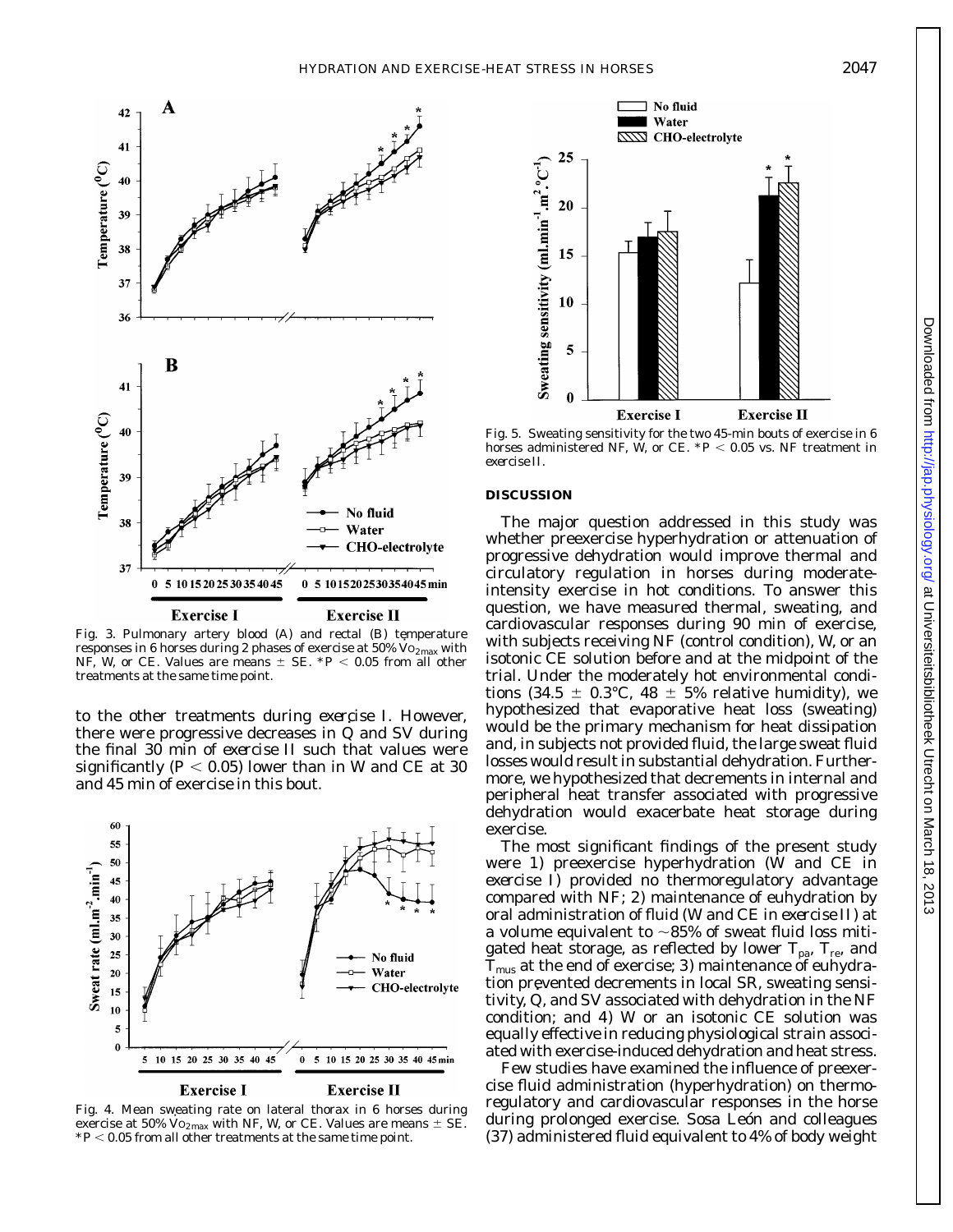



90 min before an exercise test consisting of 90 min of low-intensity exercise (30%  $Vo_{2max}$ ). In that study, fluid-treated horses maintained higher PV during exercise compared with untreated controls, but there were no differences between treatments for cardiovascular and thermal variables. The work intensity and ambient conditions employed in the present study represented a much higher thermoregulatory strain, as reflected by end-exercise core temperatures  $(T_{pa})$  that were  $\sim$ 1.5– 2.5°C higher than those reported in the study by Sosa León et al. for work of similar duration. Despite the higher workload and more severe environmental conditions we found no evidence that preexercise hyperhydration reduced physiological strain. Similarly, Latzka et al. (22) reported that preexercise hyperhydration (water or glycerol) in human subjects did not provide any additional thermoregulatory advantage over maintenance of euhydration during compensable exerciseheat stress.

In human subjects, numerous investigations have demonstrated that even small amounts of dehydration (1–2% reduction in body weight) during moderateintensity exercise can augment core temperature (4, 28, 34, 35). Furthermore, the magnitude of hyperthermia is directly related to the amount of dehydration accrued during moderate-intensity exercise (28). It also has been demonstrated that the optimal rate of fluid ingestion to attenuate hyperthermia and decrements in cardiovascular function is the rate that most closely matches the extent of fluid loss (8, 28, 34). While the dose of fluid administered in this study did not represent total fluid losses, when compared with NF, replacement of  $\sim85\%$  of sweat fluid losses was effective at attenuating hyperthermia at the exercise intensity and environmental conditions chosen for this experimental protocol.

Our results indicate that the fluid administered was absorbed before exercise and prevented the secondary hemoconcentration that occurred in NF after the initial decrease in PV after the onset of exercise. Furthermore, W or an isotonic CE solution were similarly effective for

attenuation of progressive dehydration during exercise. When no fluid was administered, hemoconcentration during exercise was reflected by progressive increases in hematocrit and plasma TS and osmolality during both bouts of exercise (Fig. 1, *A* and *B*). In contrast, there was little change in plasma TS and PV (Fig. 2) in W and CE between 5 and 45 min of exercise in the two exercise bouts, indicating that the administered fluid was retained in the vascular compartment. Although there was only a period of  $\sim$ 10 min between administration of the second dose of fluid and the onset of *exercise II*, it is likely that at least some of this fluid was absorbed. This likelihood is reflected in the further decrease in plasma osmolality in W at the onset of *exercise II* and minimal change in plasma total solids in W and CE throughout this bout of exercise. Considerable work has been undertaken in exercising human subjects to determine rates of gastric emptying and intestinal absorption of rehydration fluids of various formulations (7, 14, 21, 36), whereas there is little published information on these two processes in horses during exercise (24).

Although our horses were exercising at a moderate intensity, given the environmental conditions the subjects were unable to achieve a balance between heat production and dissipation during the first 45 min of exercise, as reflected by almost linear increases in  $T_{pa}$ and  $T_{\text{re}}$ . However, no difference in heat storage was evident between groups at the end of *exercise I*. In contrast, at the end of *exercise II*, the increase in  $T_{pa}$ and  $T_{\rm re}$  was  ${\sim}0.8$  to 1.0°C greater in NF compared with W and CE. Evidence for greater heat storage in NF was also provided by the  $\sim$  1.0°C higher value for T<sub>mus</sub> at the end of exercise. A portion of the greater elevation in  $T_{core}$ in NF during *exercise II* could be attributed to a direct cooling effect of the fluid administered between *exercise I* and *exercise II* or a decrease in dissipation of heat (aerobic heat production was similar between trials). If we assume that the specific heat capacity of the horse is the same as for humans  $(3.48 \text{ kJ·kg}^{-1} \cdot ^{\circ}\text{C}^{-1})$ , the cooling effect of the administered fluid (tempera-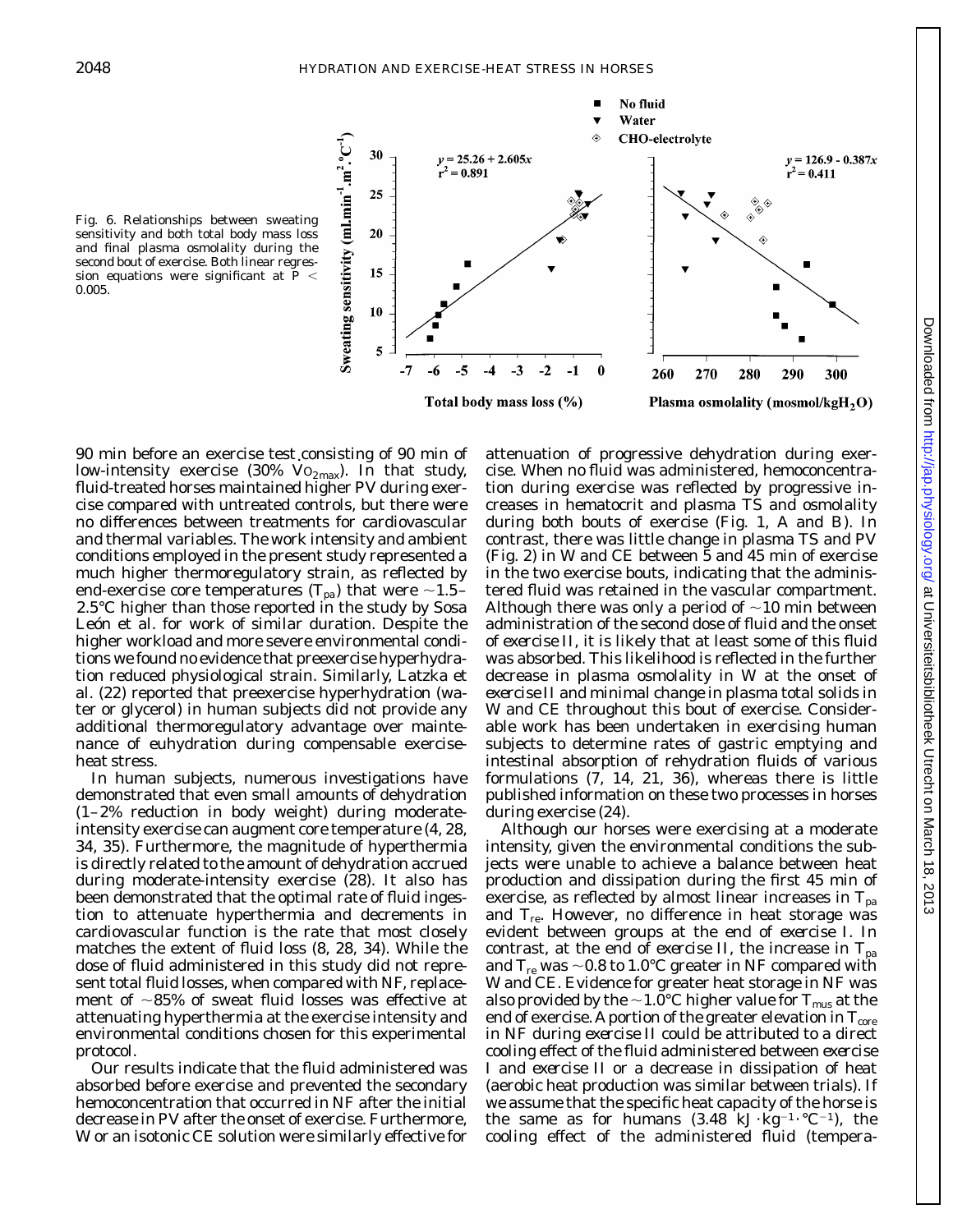

Fig. 7. Heart rate (*A*), cardiac output (*B*), and stroke volume (*C*) responses in 6 horses during exercise at 50%  $\rm Vo_{2\,max}$  with NF, W, or CE. Values are means  $\pm$  SE. bpm, Beats/min.  $*P < 0.05$  from all other treatments at the same time point.

ture  $\sim$ 25°C) can be estimated on the basis of the specific heat capacity of water  $(4.18 \text{ kJ} \cdot \text{kg}^{-1} \cdot {}^{\circ}\text{C}^{-1})$  and body temperature at the time of fluid administration (Tre at the end of *exercise I*; Fig. 3*B*). From these calculations, we estimate that the cooling effect from the administered fluid would result in, at most, an  ${\sim}0.3^{\circ}\text{C}$  decrease in T $_{\text{core}}$ . Given the  ${\sim}1^{\circ}\text{C}$  higher values for  $T_{pa}$  and  $T_{re}$  at the end of exercise in NF compared with W and CE, the greater heat storage must be partially due to a difference in the rate of heat dissipation between the NF and fluid treatment trials.

Studies in human subjects and other species have established two principal mechanisms by which dehydration results in a decrease in heat dissipatory capacity: a reduction in internal transfer of heat from the body core to the periphery and decreased evaporative heat loss by decrements in SR and/or sweating sensitivity (1, 3, 8, 17, 28, 29, 34). In the present study, both factors may have contributed to a decrease in the rate of heat dissipation in NF during the latter stages of the exercise protocol. Notably, local SR and whole body sweat fluid loss were significantly lower in NF compared with W and CE during *exercise II* (Fig. 4, Table 2). Whereas local SR of  $\sim$ 50–55 ml·m<sup>-2</sup>·min<sup>-1</sup> were sustained by the horses in the fluid treatment trials, SR in NF declined during the last 30 min of *exercise II*. This decline in SR (and rate of cutaneous evaporative heat loss) was temporally related to the exacerbation of hyperthermia in the NF trial. These observations suggest that, at high thermal demands, preservation of euhydration is necessary for maintenance of high SR.

Sweating sensitivity also was significantly lower in NF than in W and CE during *exercise II* (Fig. 5). These data imply an alteration in sweating control, presumably as a result of the marked dehydration in the NF trial. In human subjects, both threshold temperature for onset of thermoregulatory sweating and sweating sensitivity are altered in a graded manner with hypohydration (29). Both extracellular hyperosmolality (12, 17, 29) and hypovolemia (11) have been implicated as mechanisms for altered sweat sensitivity in the hypohydrated state. In the present study, plasma osmolality increased only in NF and was inversely related to sweating sensitivity in *exercise II* ( $P < 0.005$ ; Fig. 6, *right*). This observation agrees with previous reports in human subjects that have demonstrated an inverse relationship between the extent of plasma hyperosmolality and SR (12, 29, 35). Given the significantly greater PV loss in NF compared with W and CE (Fig. 2), hypovolemia also may have contributed to an alteration in sweating control. However, studies of exercising humans (11, 29, 34) and horses (19) have not demonstrated a consistent relationship between PV and sweating responses.

The altered sweating responses evident in the present study are in contrast to previous reports in exercising horses in which neither preexisting hypohydration  $(-3.5\%$  decrease in TBW) (30) nor progressive dehydration during prolonged exercise ( $\sim6\%$  of body mass) (19) altered local SR. However, in the study by Kingston et al. (19), horses were partially rehydrated during the exercise; partial replacement of body water losses may have mitigated any effect of the dehydration on thermoregulatory responses. Other factors in the aforementioned studies that may have contributed to the difference in sweating responses compared with the present study include a lower ambient temperature (22–23°C) and a slightly lower rate of work (40%  $Vo_{2max}$ ), which resulted in a slower rate of rise in  $T_{\text{core}}$ , and associated lower SR. The lower ambient temperature in the two previous studies would have reduced dependency on high SR and skin blood flow for heat dissipation; higher convective heat loss could alter the relationship between dehydration and hyperthermia. In cooler environmental conditions, in which there is less dependence on high SR and more potential for convective heat loss,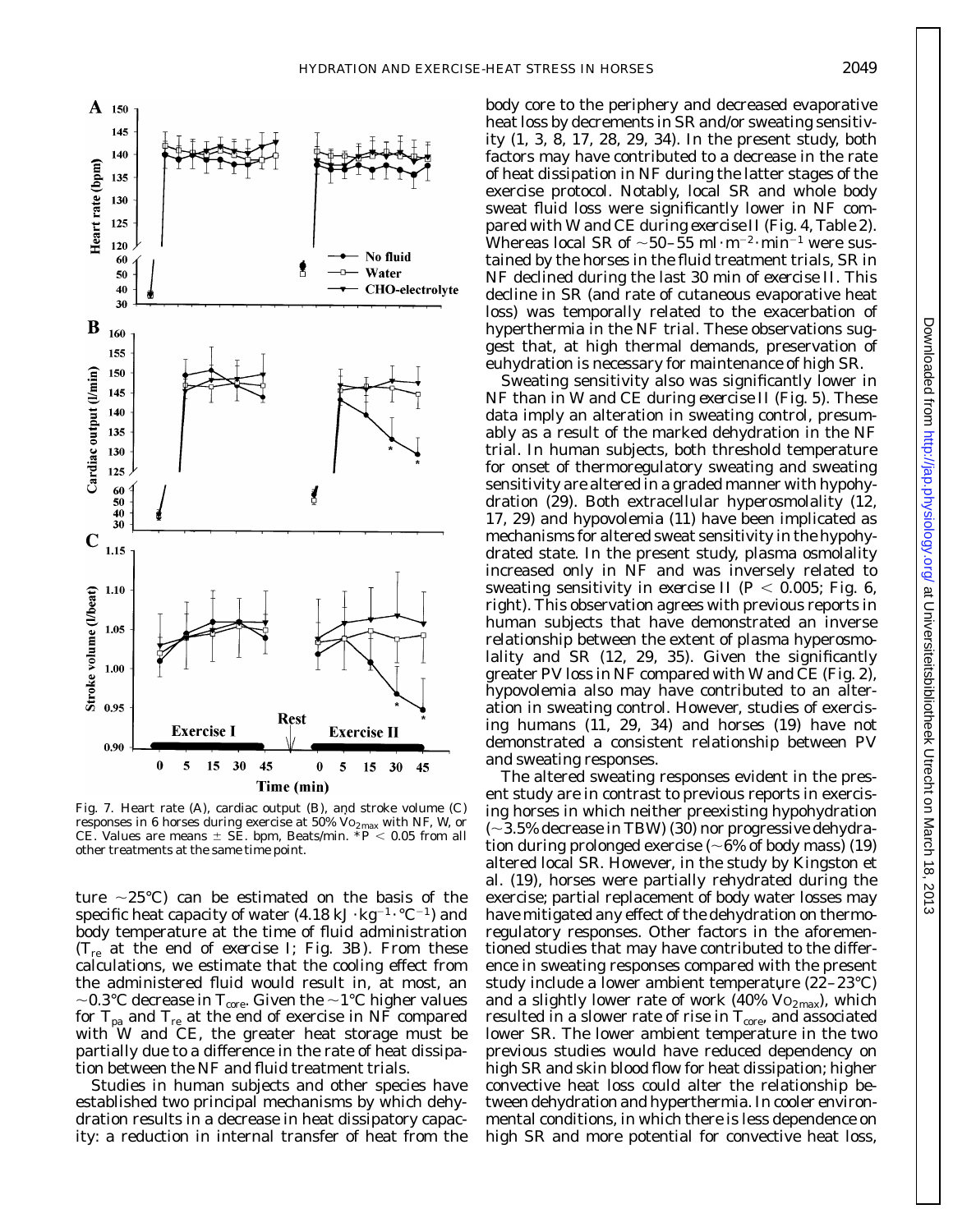dehydration may occur without altering the magnitude of the hyperthermia accrued during exercise.

The greater heat storage in NF could also be attributed to dehydration-induced alterations in cardiovascular responses. In W and CE, maintenance of euhydration by fluid administration mitigated the  $\sim$ 10% decrease in Q˙ evident in NF during the last 30 min of exercise. Similar to the findings of a previous report describing cardiovascular responses of hypohydrated horses during moderate-intensity exercise (30), in the present study the decline in Q˙ in NF was attributed to a decrease in SV with minimal change in HR (Fig. 7, *A–C*). Alterations in skin blood flow and a dehydrationinduced decrease in PV may, in part, explain the reduction in SV (15, 30, 33). Although we had no measures of skin blood flow or total peripheral (vascular) resistance, it is possible that the decline in  $Q$  in NF was accompanied by a decrease in blood flow to the cutaneous circulation. In this circumstance, the decreases in Q˙ and skin blood flow would exacerbate hyperthermia via a reduction in transfer of heat from core to periphery. The decreases in  $Q$  and SV evident in the NF trial are consistent with data from hypohydrated human subjects during exercise-heat stress (16, 28, 33). For example, Montain and Coyle (28) reported that the decline in SV with graded magnitudes of dehydration during exercise was proportional to the percent body weight loss and the reduction in forearm skin blood flow. Moreover, ingestion of fluid sufficient to replace 50–80% of the exercise-induced sweat loss attenuated hyperthermia by maintaining higher skin blood flow compared with trials in which either no or only a small amount of fluid was ingested (27, 28).

An interesting feature of the cardiovascular response to exercise-heat stress in the horses of the present study was the absence of a progressive increase in HR (''cardiovascular drift''). In human subjects, a progressive decrease in SV during submaximal exercise is accompanied by a compensatory increase in HR that serves to maintain or increase Q (33). However, superimposition of dehydration on hyperthermia during exercise-heat stress causes greater reductions in SV and cardiovascular function, with an eventual decline in Q˙ despite a progressive increase in HR (16). By comparison, in the W and CE trials,  $HR$ ,  $Q$ , and SV were stable throughout the 90 min of exercise, whereas in NF the decline in SV during *exercise II* was not associated with an increase in HR (Fig. 7, *A–C*). Previous studies of horses during prolonged submaximal exercise have also demonstrated remarkable cardiovascular stability (9, 32), and it is has been suggested that postural differences between horses (quadripeds) and humans allow for better maintenance of ''central'' blood volume and cardiac filling pressure (9). Nonetheless, the decrease in SV observed in NF would be expected to invoke a compensatory increase in HR in an attempt to maintain Q. In the absence of data for other cardiovascular variables, such as central venous and mean arterial pressures and skin blood flow, we are unable to offer a suitable explanation for this finding.

This study also compared the efficacy of water and an isotonic electrolyte solution for maintenance of euhydration and reduction of physiological strain during exercise-heat stress. On the basis of measured fluid intake and losses, we observed no difference in hydration between W and CE. Similarly, both fluid treatments were equally effective in mitigating hemoconcentration during exercise (Fig. 1, *A* and *B*). In human subjects, there is a strong association between plasma osmolality and thermoregulatory responses (8, 12, 17, 29). However, this relationship has not been demonstrated in the horse (18, 19). In the present study, although there were significant differences in plasma osmolality between the W and CE trials, both before and during exercise, there were no differences between fluid treatments in terms of thermoregulatory or cardiovascular responses. Some (3, 6), but not all (2), studies of human subjects have reported that PV is better maintained with the ingestion of isotonic electrolyte or carbohydrate-electrolyte solutions compared with water during exercise lasting 2–3 h. In the present study, although the CE fluid maintained PV at a higher level than did W during exercise, this difference was significant only at the end of *exercise II*.

In summary, we observed that *1*) preexercise hyperhydration provided no thermoregulatory advantage compared with trials in which no fluid was administered; *2*) maintenance of euhydration by oral administration of fluid at a volume equivalent to  $\sim$ 85% of sweat fluid loss mitigated heat storage, as reflected by lower  $T_{pa}$ ,  $T_{re}$ , and  $T_{mus}$  at the end of exercise; 3) maintenance of euhydration prevented decrements in local SR, sweating sensitivity, Q, and SV associated with progressive dehydration during exercise; and *4*) oral administration of W or an isotonic CE solution was equally effective in reducing physiological strain associated with exercise-induced dehydration and heat stress.

The authors thank Jessie Hare, Karen Gowdy, James Byrne, Lisa Curle, Terrie Leslie, and Hua Shen for technical assistance.

This work was supported by Davis and Lawrence Co. (Cambridge, ON); the Natural Sciences and Engineering Research Council of Canada; and the Equine Research Program of the Ontario Ministry of Agriculture, Food and Rural Affairs.

Address for reprint requests: R. J. Geor, Dept. of Veterinary Clinical Sciences, College of Veterinary Medicine, The Ohio State Univ., 610 Vernon L. Tharp St., Columbus, OH 43210 (E-mail: geor.1@osu.edu).

Received 24 November 1997; accepted in final form 4 February 1998.

#### **REFERENCES**

- 1. **Armstrong, L. E., C. M. Maresh, C. V. Gabaree, J. R. Hoffman, S. A. Kavouras, R. W. Kenefick, J. W. Castellani, and L. E. Ahlquist.** Thermal and circulatory responses during exercise: effects of hypohydration, dehydration, and water intake. *J. Appl. Physiol*. 82: 2028–2035, 1997.
- 2. **Barr, S. I., D. L. Costill, and W. J. Fink.** Fluid replacement during prolonged exercise: effects of water, saline, or no fluid. *Med. Sci. Sports Exerc*. 23: 811–817, 1991.
- 3. **Candas, V. J., J. P. Libert, G. Brandenberger, J. C. Sagot, C. Amoros, and J. M. Kahn.** Hydration during exercise: effects on thermal and cardiovascular adjustments. *Eur. J. Appl. Physiol*. 55: 113–122, 1986.